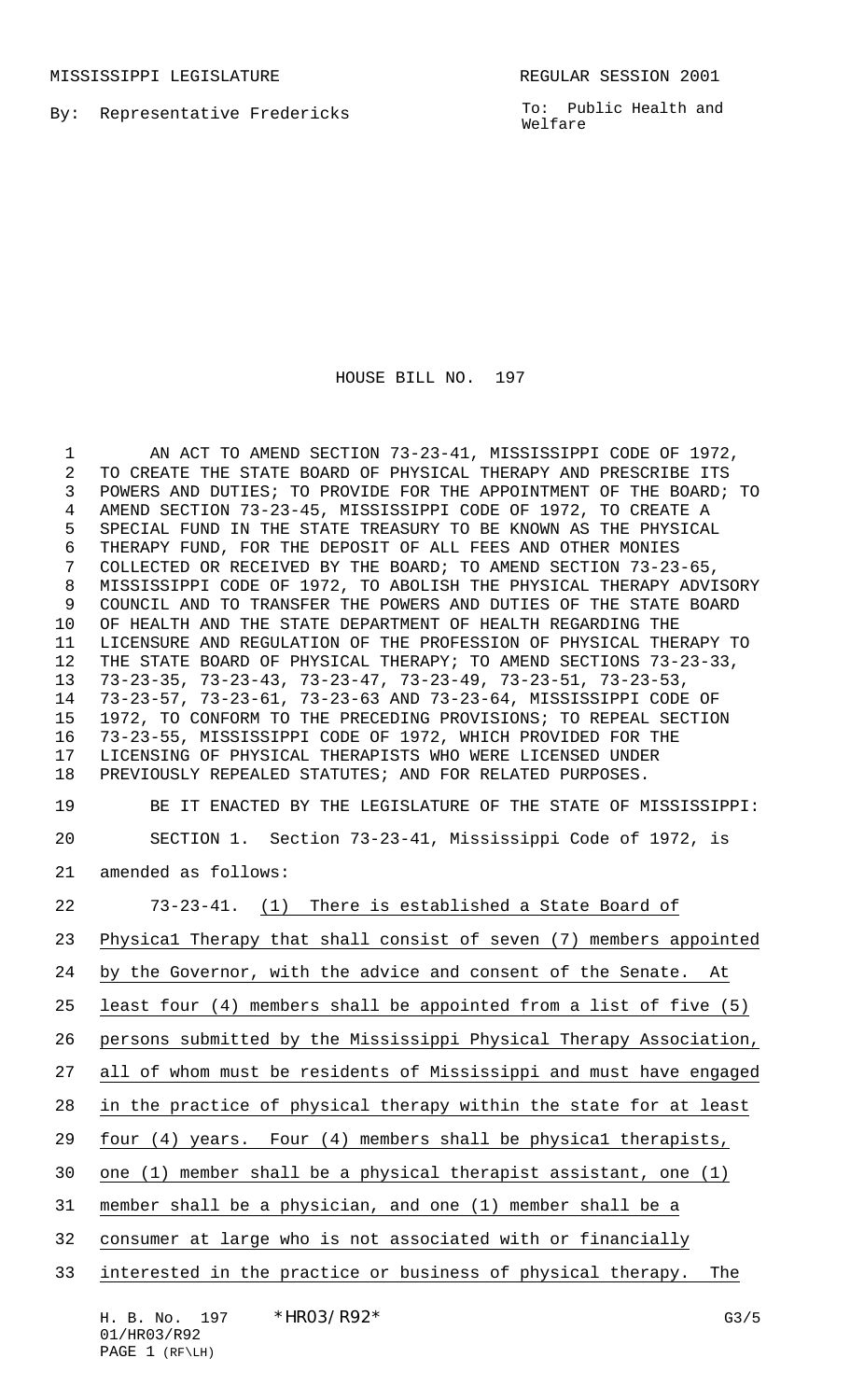| 34 | initial members of the board shall be appointed for staggered      |
|----|--------------------------------------------------------------------|
| 35 | terms, as follows: Two (2) members shall be appointed for a term   |
| 36 | that ends on June 30, 2002; two (2) members shall be appointed for |
| 37 | terms that end on June 30, 2003; one (1) member shall be appointed |
| 38 | for a term that ends on June 30, 2004; and two (2) members shall   |
| 39 | be appointed for terms that end on June 30, 2005. All subsequent   |
| 40 | appointments to the board shall be for terms of four (4) years     |
| 41 | from the expiration date of the previous term. No person shall be  |
| 42 | appointed for more than two (2) consecutive terms. By approval of  |
| 43 | the majority of the board, the service of a member may be extended |
| 44 | at the completion of a four-year term until a new member is        |
| 45 | appointed or the current member is reappointed.                    |
| 46 | The board shall annually elect a chairman, secretary and<br>(2)    |
| 47 | treasurer. The board shall provide for the timely orientation and  |
| 48 | training of new professional and public appointees to the board    |
| 49 | regarding board licensing and disciplinary procedures, this        |
| 50 | chapter and board rules, regulations, policies and procedures. A   |
| 51 | member may be removed by the board only for due cause. Failure to  |
| 52 | attend at least half of the board meetings in a fiscal year shall  |
| 53 | constitute cause. The board shall meet at least once each          |
| 54 | quarter, and those meetings shall be held in compliance with the   |
| 55 | Open Meetings Law (Section 25-41-1 et seq.). A majority of board   |
| 56 | members shall constitute a quorum for the transaction of business. |
| 57 | The board shall keep an official record of its meetings.           |
| 58 | Vacancies on the board shall be filled by board member vote from a |
| 59 | list of nominees submitted by the Mississippi Physical Therapy     |
| 60 | Association. Members of the board shall receive the per diem       |
| 61 | authorized under Section 25-3-69 for each day spent actually       |
| 62 | discharging their official duties, and shall receive reimbursement |
| 63 | for mileage and necessary travel expenses incurred as provided in  |
| 64 | Section 25-3-41. A board member who acts within the scope of       |
| 65 | board duties, without malice and in the reasonable belief that the |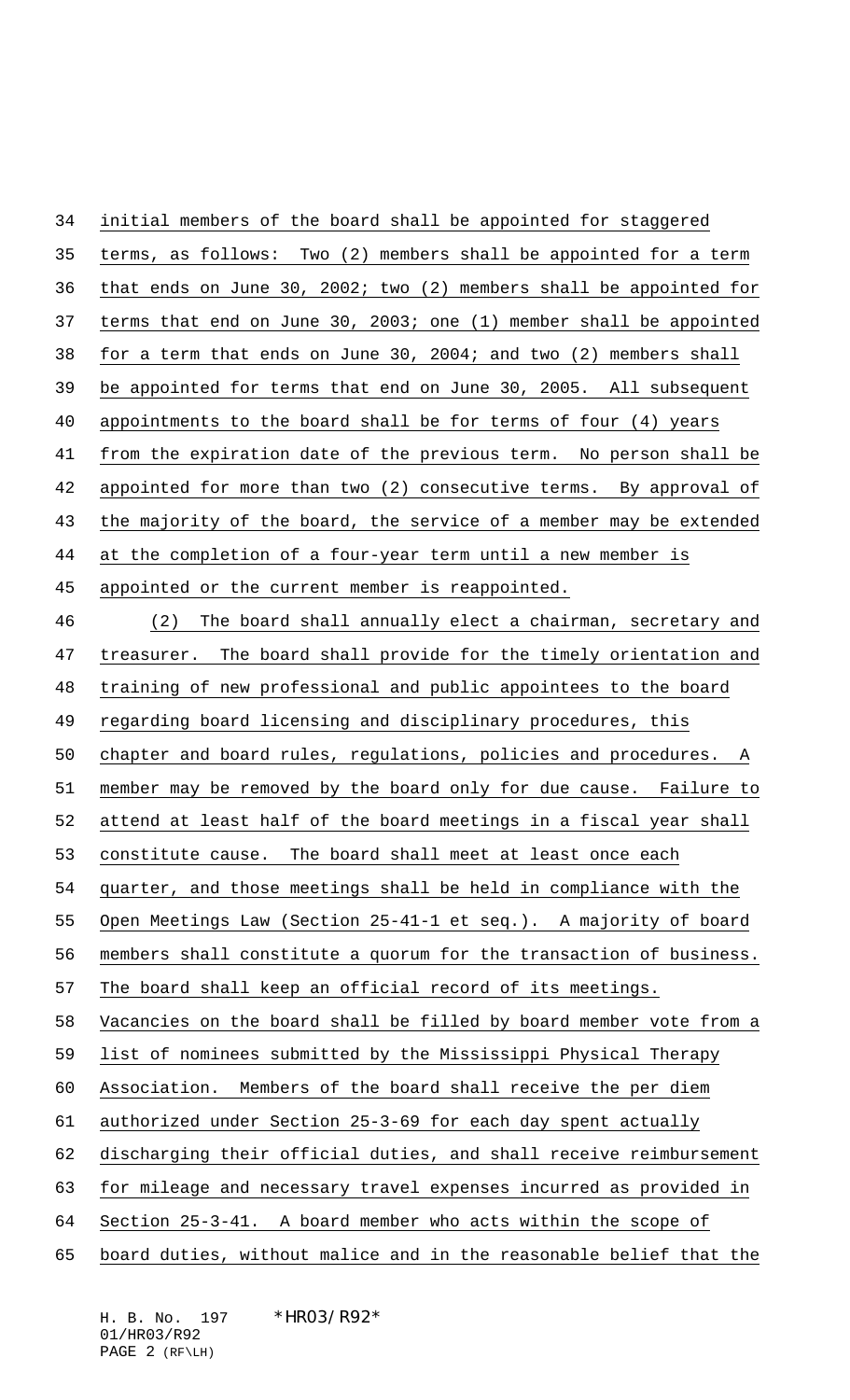member's action is warranted by law is immune from civil

liability.

 SECTION 2. Section 73-23-33, Mississippi Code of 1972, is amended as follows:

 73-23-33. As used in this chapter unless the context or subject matter otherwise requires:

 (a) "Physical therapy" or "physiotherapy," which terms are deemed identical and interchangeable, means the art and science of a health specialty concerned with the prevention of disability, and the physical rehabilitation for congenital or acquired physical or mental disabilities, resulting from or secondary to injury or disease. The "practice of physical therapy" means the practice of the health specialty and encompasses physical therapy evaluation, treatment planning, treatment administration, instruction and consultative services, including:

 (i) Performing and interpreting tests and measurements as an aid to physical therapy treatment, for the purpose of correcting or alleviating any physical condition and to prevent the development of any physical or mental disability 86 within the scope of physical therapy; and the performance of neuromuscular-skeletal tests and measurements as an aid in diagnosis, evaluation or determination of the existence of and the 89 extent of any body malfunction;

 (ii) Planning initial and subsequent treatment 91 programs, on the basis of test findings; and

H. B. No. 197 \* HRO3/R92\* 01/HR03/R92 PAGE 3 (RF\LH) (iii) Administering treatment by therapeutic exercise, neurodevelopmental procedures, therapeutic massage, mechanical devices and therapeutic agents which employ the physical, chemical and other properties of air, water, heat, cold, electricity, sound and radiant energy for the purpose of correcting or alleviating any physical condition or preventing the development of any physical or mental disability. The use of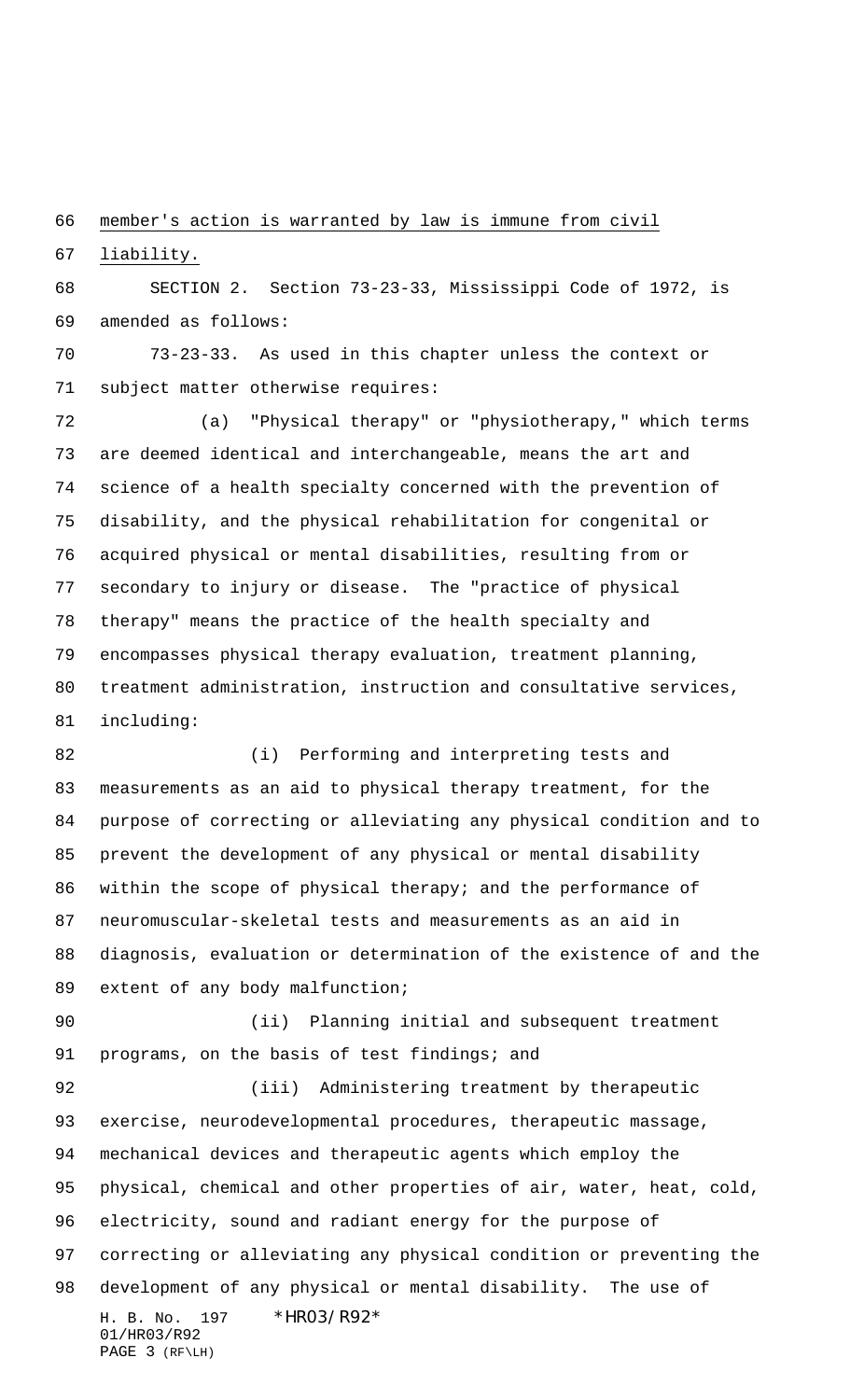roentgen rays and radium for any purpose, and the use of electricity for surgical purposes including cauterization, are not 101 part of physical therapy;

 (b) "Physical therapist" means a person licensed in this state to practice physical therapy as defined in this chapter, and whose license is in good standing;

 (c) "Physical therapist assistant" means a health care worker who assists a physical therapist in the provision of physical therapy under the direct, on-site supervision of the physical therapist. The physical therapist assistant may perform physical therapy procedures and related tasks that have been selected and delegated by the supervising physical therapist, but shall not perform the following physical therapy activities: interpretation of referrals; physical therapy initial evaluation and reevaluation; identification, determination or modification of plans of care (including goals and treatment programs); final discharge assessment/evaluation or establishment of the discharge plan; or therapeutic techniques beyond the skill and knowledge of the physical therapist assistant;

 (d) "Referral" means the written or oral designation of physical therapy services by a doctor of medicine, dentistry, osteopathy, podiatry or chiropractic, or by a nurse practitioner, holding a license in good standing; and the instruction therefor may be as detailed or as general as the doctor or nurse practitioner in his or her sound discretion deems necessary in the particular case;

 (e) "Board" means the State Board of Physical Therapy established in Section 73-23-41;

 **\* \* \***

H. B. No. 197 \* HRO3/R92\* 01/HR03/R92 (f) "Direct, on-site supervision" means face-to-face oversight by a licensed physical therapist at regular intervals, as prescribed in regulations adopted by the board, of the services provided to a patient by a licensed physical therapist assistant.

```
PAGE 4 (RF\LH)
```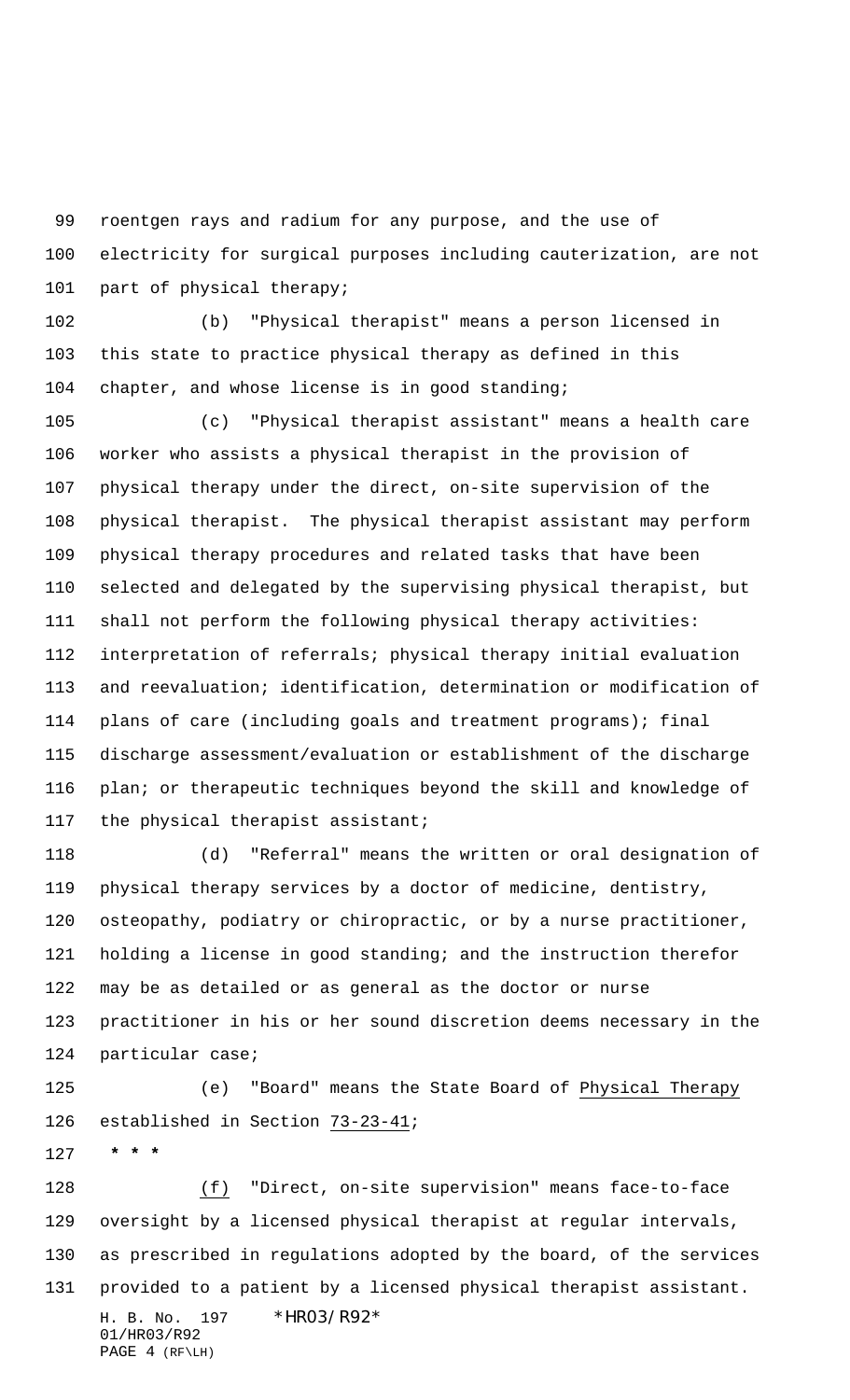(g) "Direct supervision" means face-to-face oversight at regular intervals of a physical therapist issued a temporary license under Section 73-23-53(1) by a licensed physical therapist. Such direct supervision shall be in accordance with the regulations adopted by the board.

 SECTION 3. Section 73-23-35, Mississippi Code of 1972, is amended as follows:

 73-23-35. It shall be unlawful for any person, corporation or association to, in any manner, represent himself or itself as a physical therapist, a physical therapist assistant or someone who provides physical therapy services, or use in connection with his or its name the words or letters physiotherapist, registered physical therapist, R.P.T., licensed physical therapist assistant, L.P.T.A., or any other letters, words, abbreviations or insignia, indicating or implying that he or it is a physical therapist, a physical therapist assistant or provides physical therapy services, without a valid existing license as a physical therapist or as a physical therapist assistant, as the case may be, issued to him or it pursuant to this chapter. It shall be unlawful to employ an unlicensed physical therapist or physical therapist assistant to provide physical therapy services.

 The board shall aid the state's attorneys of the various counties in the enforcement of the provisions of this chapter and the prosecution of any violations thereof. In addition to the criminal penalties provided by this chapter, the civil remedy of injunction shall be available to restrain and enjoin violations of any provisions of this chapter without proof of actual damages sustained by any person.

 SECTION 4. Section 73-23-43, Mississippi Code of 1972, is amended as follows:

 73-23-43. (1) The board shall have the following general powers and duties:

H. B. No. 197 \*HR03/R92\* 01/HR03/R92 PAGE 5 (RF\LH)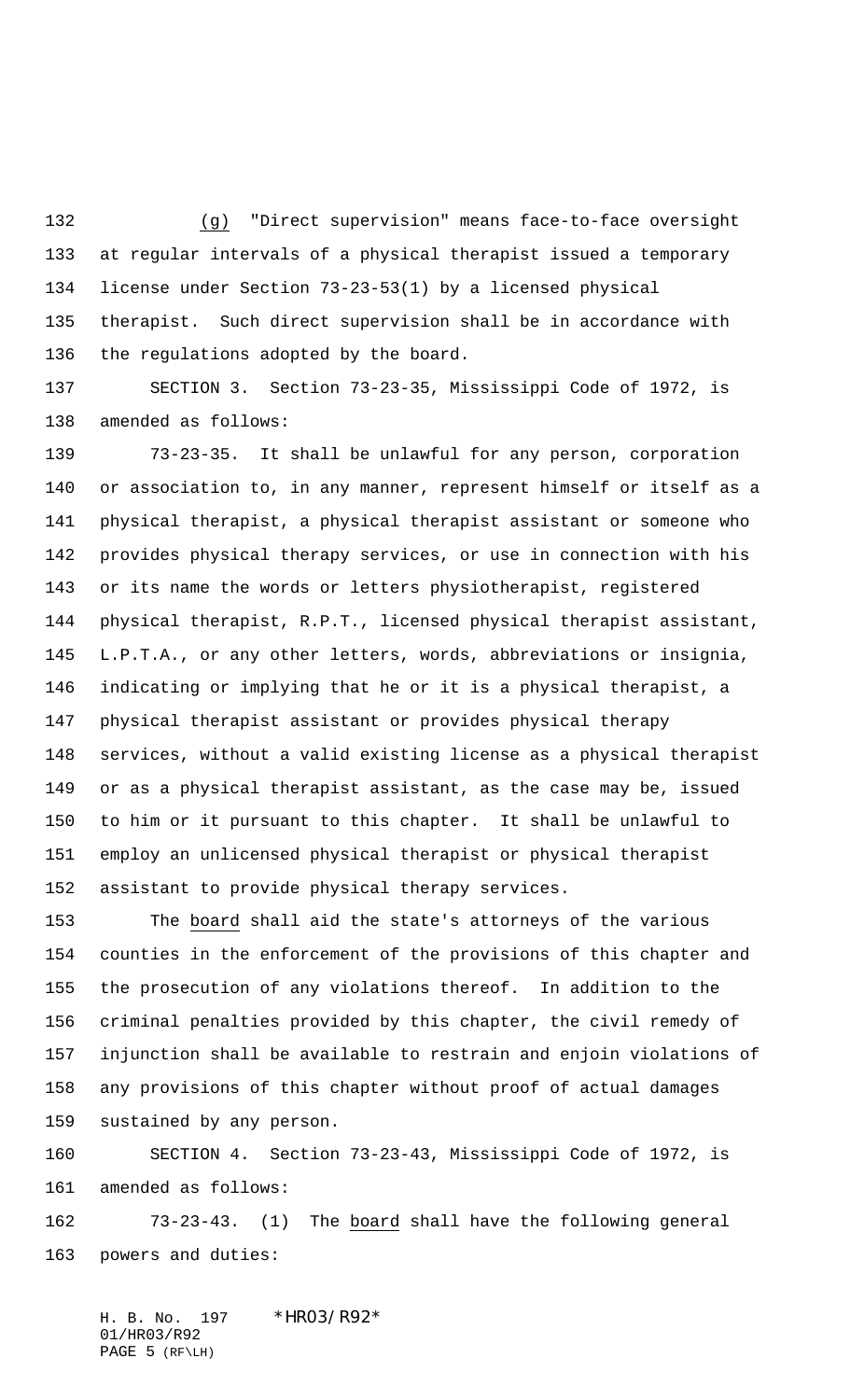(a) To examine and determine the qualifications and fitness of applicants for licenses to practice physical therapy and licenses to act as physical therapist assistants in this state and prepare or approve and conduct all examinations of applicants for licensure;

 (b) To issue, renew, deny, suspend or revoke licenses to practice physical therapy and licenses to act as physical therapist assistants in this state or otherwise discipline 172 licensed physical therapists and physical therapist assistants;

 (c) To investigate alleged or suspected violations of the provisions of this chapter or other laws of this state pertaining to physical therapy and any rules and regulations adopted by the board; for this purpose, any authorized agents of the board shall have the power and right to enter and make reasonable inspections of any place where physical therapy is practiced, and may inspect and/or copy any records pertaining to 180 clients or the practice of physical therapy under this chapter;

 (d) To establish reasonable fees for application for examination, certificates of licensure and renewal, and other 183 services provided by the board;

 (e) To adopt, amend or repeal any rules or regulations necessary to carry out the purposes of this chapter and the duties and responsibilities of the **\* \* \*** board, in accordance with Section 25-43-1 et seq.;

 (f) To hire appropriate support personnel to carry out the provisions of this chapter.

 The powers and duties enumerated above are granted for the purpose of enabling the board to safeguard the public health, safety and welfare against unqualified or incompetent practitioners of physical therapy and persons acting as physical therapist assistants, and are to be liberally construed to accomplish this objective;

H. B. No. 197 \*HR03/R92\* 01/HR03/R92 PAGE 6 (RF\LH)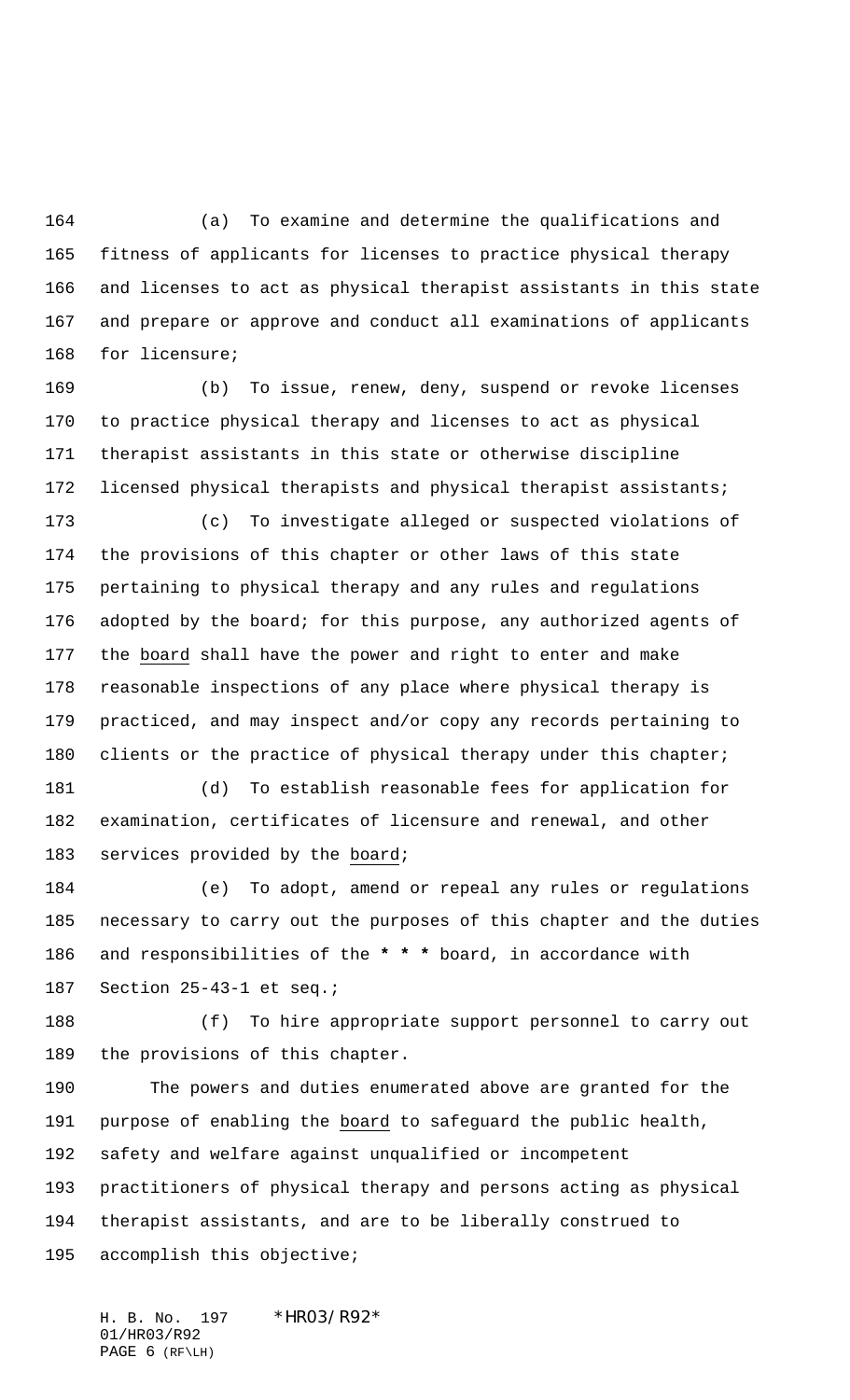(2) The board shall maintain a register listing the name of every physical therapist and physical therapist assistant licensed to practice in this state, his last known place of business and last known place of residence, and the date and number of his license. The board shall, at least once a year, compile a list of physical therapists and physical therapist assistants licensed to practice in this state and such a list shall be available to any person upon application to the board and the payment of such charges as may be fixed by it.

 SECTION 5. Section 73-23-45, Mississippi Code of 1972, is amended as follows:

73-23-45. All fees and other monies collected or received by

H. B. No. 197 \* HRO3/R92\* 01/HR03/R92 PAGE 7 (RF\LH) the board shall be paid into and credited to a special fund that is created in the State Treasury, which shall be known as the "Physical Therapy Fund." Any interest earned on the special fund shall be credited to the special fund and shall not be paid into the State General Fund. Any unexpended monies remaining in the special fund at the end of a fiscal year shall not lapse into the State General Fund. Monies in the special fund shall be expended, upon appropriation by the Legislature, exclusively for the purposes of implementing the provisions of this chapter. Disbursement of monies in the special fund shall be made only upon warrants issued by the State Fiscal Officer upon requisitions signed by the treasurer of the board. The financial records of the board shall be audited annually by the State Auditor. SECTION 6. Section 73-23-47, Mississippi Code of 1972, is amended as follows: 73-23-47. Any person who desires to be licensed under this chapter and who: (a) is of good moral character; (b) has been graduated from a physical therapy or physical therapist assistant program, as the case may be, accredited by an agency recognized by the United States Department of Education, Office on Postsecondary Education; and (c) has paid an application fee not to exceed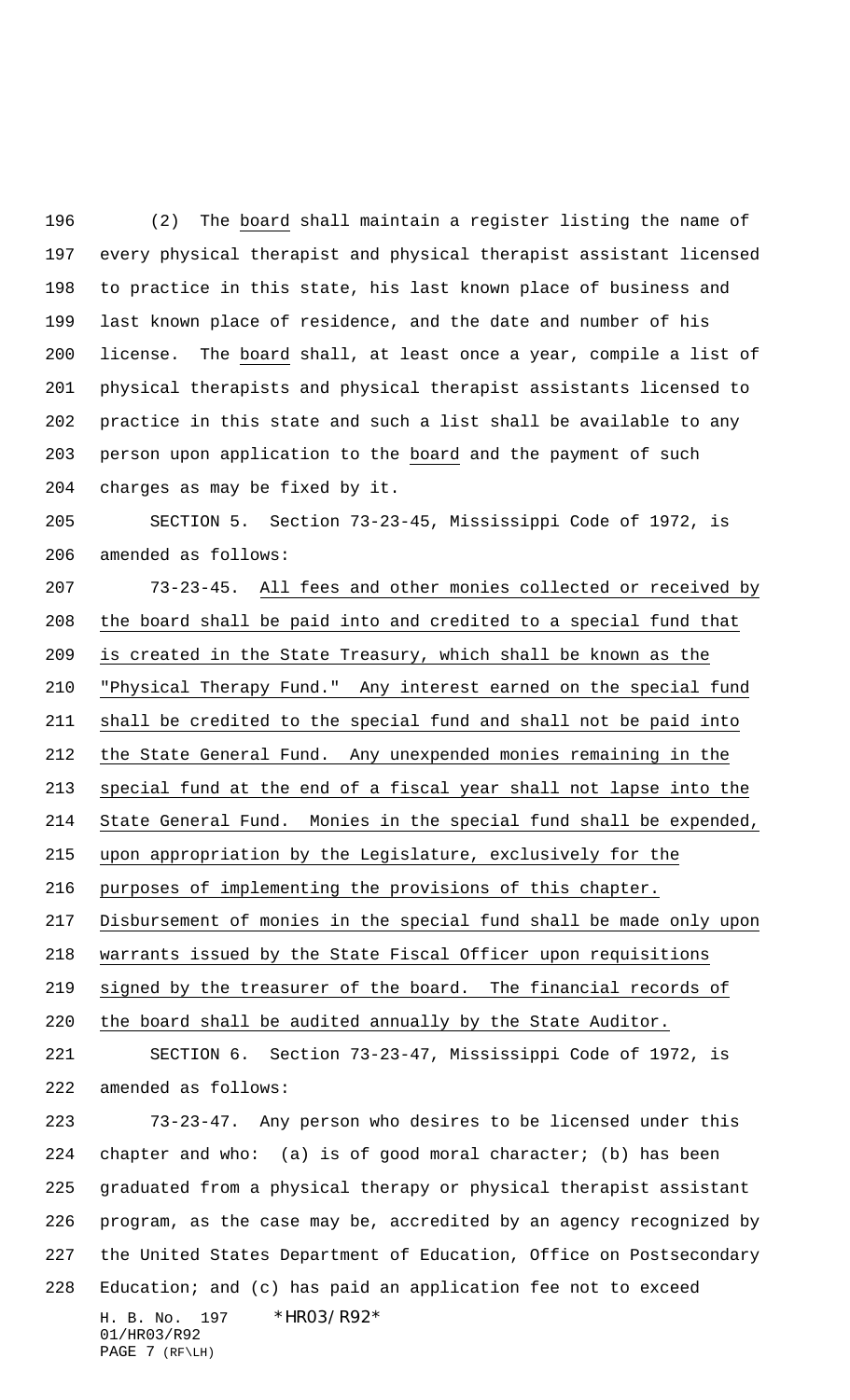double the price of the examination, no part of which shall be refunded, shall be examined for licensure by the board. The licensure examination for physical therapists and for physical therapist assistants shall be selected by the board and may also include an oral examination or practical examination or both at the discretion of the board.

 Each application or filing made under this section shall include the social security number(s) of the applicant in accordance with Section 93-11-64.

 SECTION 7. Section 73-23-49, Mississippi Code of 1972, is amended as follows:

 73-23-49. Any person who desires to be licensed as a physical therapist or as a physical therapist assistant shall apply to the board in writing on a form furnished by the board. He shall provide such documents as required by the application forms provided by the board. He shall pay the board at the time of filing an application fee fixed annually by the board but not to exceed Two Hundred Dollars (\$200.00), no part of which shall be refunded.

 SECTION 8. Section 73-23-51, Mississippi Code of 1972, is amended as follows:

 73-23-51. (1) The board may license as a physical therapist or as a physical therapist assistant, and furnish a certificate of licensure without examination to, any applicant who presents 253 evidence, satisfactory to the board, of having passed an examination before a similar lawfully authorized examining agency or board in physical therapy of another state or the District of Columbia, if the standards for registration in physical therapy or for licensure as a physical therapist assistant in such other state or district are determined by the board to be as high as those of this state.

H. B. No. 197 \* HRO3/R92\* 01/HR03/R92 PAGE 8 (RF\LH) (2) Any person who has been trained as a physical therapist in a foreign country and desires to be licensed under this chapter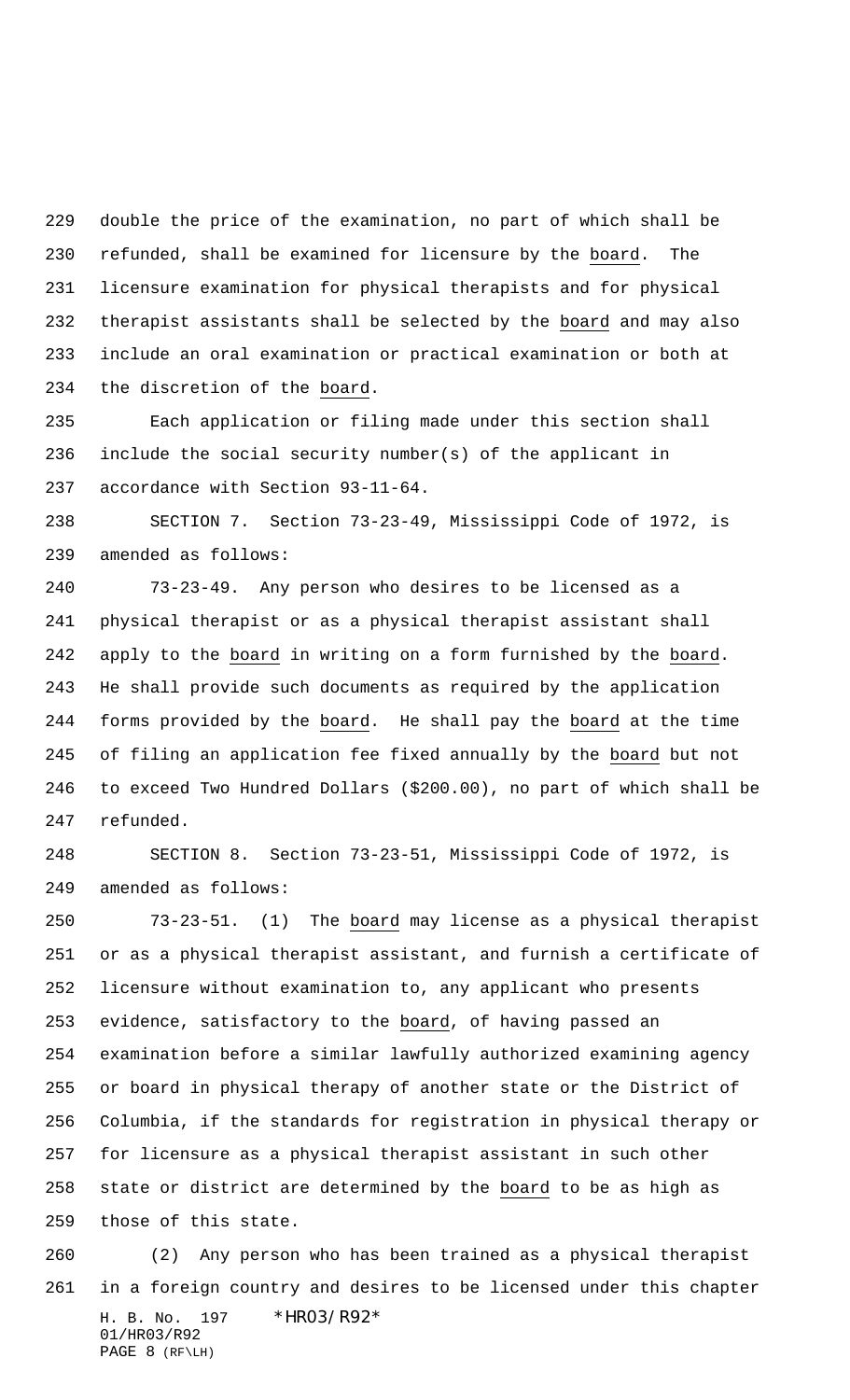and who: (a) is of good moral character; (b) holds a diploma from an educational program for physical therapists approved by the board; (c) submits documentary evidence to the board that he has completed a course of professional instruction substantially equivalent to that obtained by an applicant for licensure; and (d) demonstrates satisfactory proof of proficiency in the English language, may make application on a form furnished by the board for examination as a foreign-trained physical therapist. At the time of making such application, the applicant shall pay the fee prescribed by the board, no portion of which shall be returned.

 Any person who desires to be licensed under this subsection shall take an examination approved by the board and shall obtain a permanent license. If this requirement is not met, the license of the foreign-trained therapist may be revoked.

 SECTION 9. Section 73-23-53, Mississippi Code of 1972, is amended as follows:

 73-23-53. (1) A temporary license to practice as a physical therapist or physical therapist assistant may be granted to those persons meeting the requirements stated in Section 73-23-47 and who (a) have not taken the approved examination, or (b) have taken the approved examination but have not received the results of the examination. The temporary license shall be granted for a period not to exceed ninety (90) days. Any physical therapist granted a temporary license under the provisions of this subsection shall restrict his practice to the State of Mississippi and shall be under the direct supervision of a physical therapist licensed in Mississippi (physical therapy assistants shall be under the direct on-site supervision of a Mississippi licensed physical therapist). 290 Documentation verifying the supervision shall be on file with the 291 board before a temporary license is granted.

H. B. No. 197 \* HRO3/R92\* (2) A temporary license to practice physical therapy or to act as a physical therapist assistant may be granted to a physical therapist or a physical therapist assistant licensed in another

01/HR03/R92 PAGE 9 (RF\LH)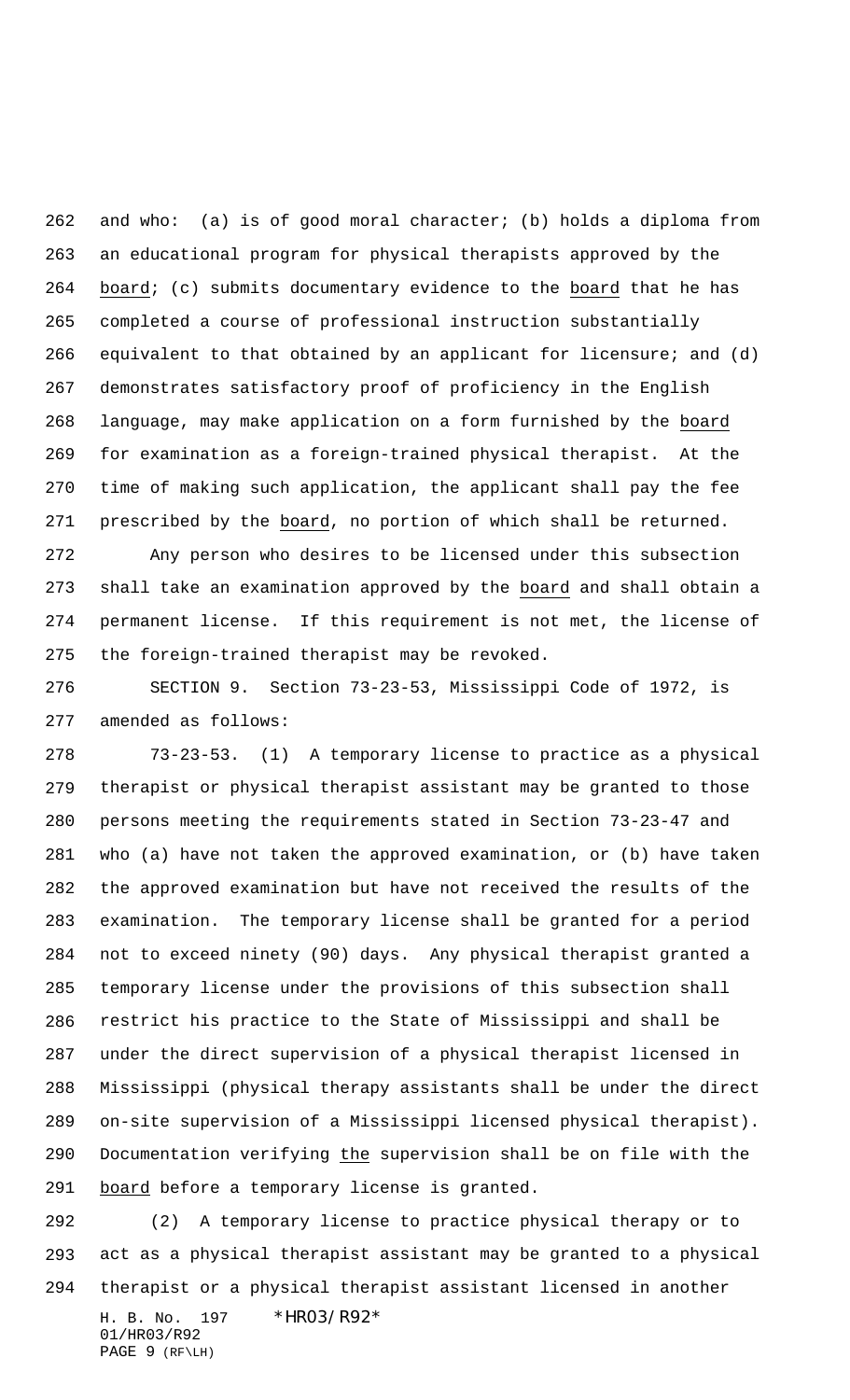state who is moving into the state, provided the application for Mississippi licensure is pending and the current license is in good standing. This temporary license will be granted for a period not to exceed sixty (60) days.

 (3) Any person granted a temporary license who is required to take the approved examination and fails to take the exam as required by the board or does not pass the required exam shall have the temporary license revoked and a license of any type shall not be issued until such person has passed an approved examination.

 (4) Any person who has taken but not passed the required examination in this or another jurisdiction shall not be eligible for a license of any type until an approved examination is passed.

 (5) Any person who has been trained as a physical therapist or physical therapist assistant in a foreign country and desires to be temporarily licensed under this subsection shall demonstrate proficiency in the English language and meet the other requirements of Section 73-23-51(2) before such temporary license shall be issued.

 SECTION 10. Section 73-23-57, Mississippi Code of 1972, is amended as follows:

 73-23-57. (1) Every licensed physical therapist and 317 physical therapist assistant shall apply to the board for a renewal of licensure in a manner prescribed by the rules and regulations of the board, and pay the prescribed fee, not to exceed Seventy-five Dollars (\$75.00) per year, or One Hundred Fifty Dollars (\$150.00) every two (2) years. Licenses that are not so renewed shall automatically lapse.

 (2) The manner in which lapsed licenses shall be revived or 324 extended shall be established by the board.

 SECTION 11. Section 73-23-61, Mississippi Code of 1972, is amended as follows:

H. B. No. 197 \* HR03/R92\* 01/HR03/R92 PAGE 10 (RF\LH)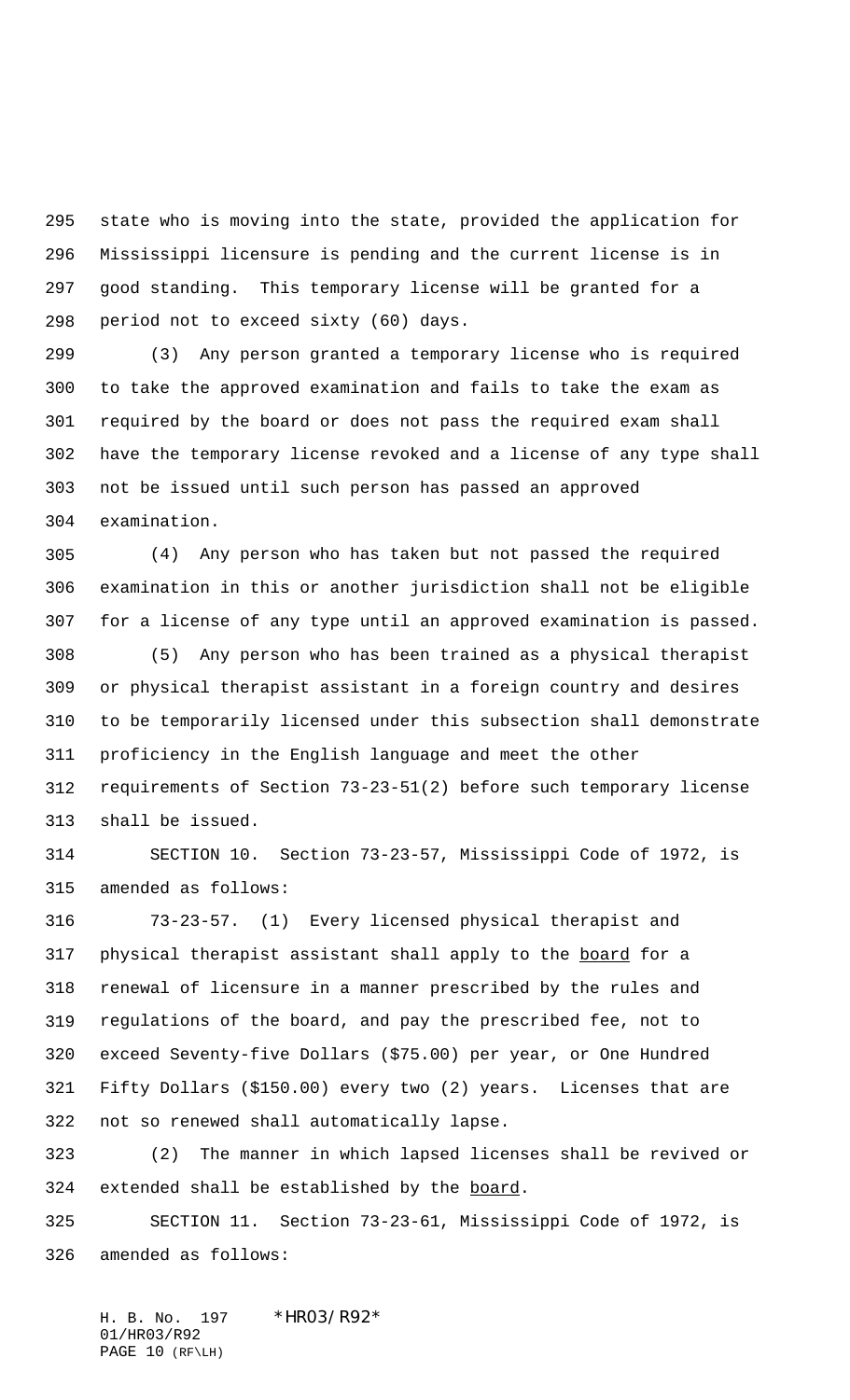73-23-61. (1) Each violation of Section 73-23-35 shall be punishable by a fine of not less than One Hundred Dollars (\$100.00) nor more than Five Hundred Dollars (\$500.00), or by imprisonment for not less than ten (10) days nor more than sixty (60) days, or both such fine and imprisonment.

 (2) Any person who shall knowingly make a material, false statement in his application for license under this chapter or in response to any inquiry by **\* \* \*** the board, shall be fined not less than One Hundred Dollars (\$100.00) nor more than Five Hundred Dollars (\$500.00) or imprisoned for not less than ten (10) days nor more than sixty (60) days, or both such fine and imprisonment. SECTION 12. Section 73-23-63, Mississippi Code of 1972, is amended as follows:

 73-23-63. (1) Any person whose application for a license is denied shall be entitled to a hearing before the board if he submits a written request to the board. Such hearing shall be conducted at the earliest possible date. **\* \* \*** The board shall fix a time and place for the hearing and shall cause a written copy of the reason for denial of the license, together with a notice of the time and place fixed for the hearing to be served on the applicant requesting the hearing **\* \* \***. Service of and notice of the hearing may be given by certified mail to the last known address of the licensee or applicant. For purposes of the hearing, the board **\* \* \*** shall have the power to subpoena persons and compel the production of records, papers and other documents.

 (2) (a) All complaints concerning a licensee's business or professional practice shall be received by the board. Each complaint received shall be logged, recording at a minimum the following information: (i) licensee's name; (ii) name of the complaining party, if known; (iii) date of complaint; (iv) brief statement of complaint; and (v) disposition.

H. B. No. 197 \* HRO3/R92\* 01/HR03/R92 PAGE 11 (RF\LH) (b) Following the investigative process, the board may file formal charges against the licensee. Such formal complaint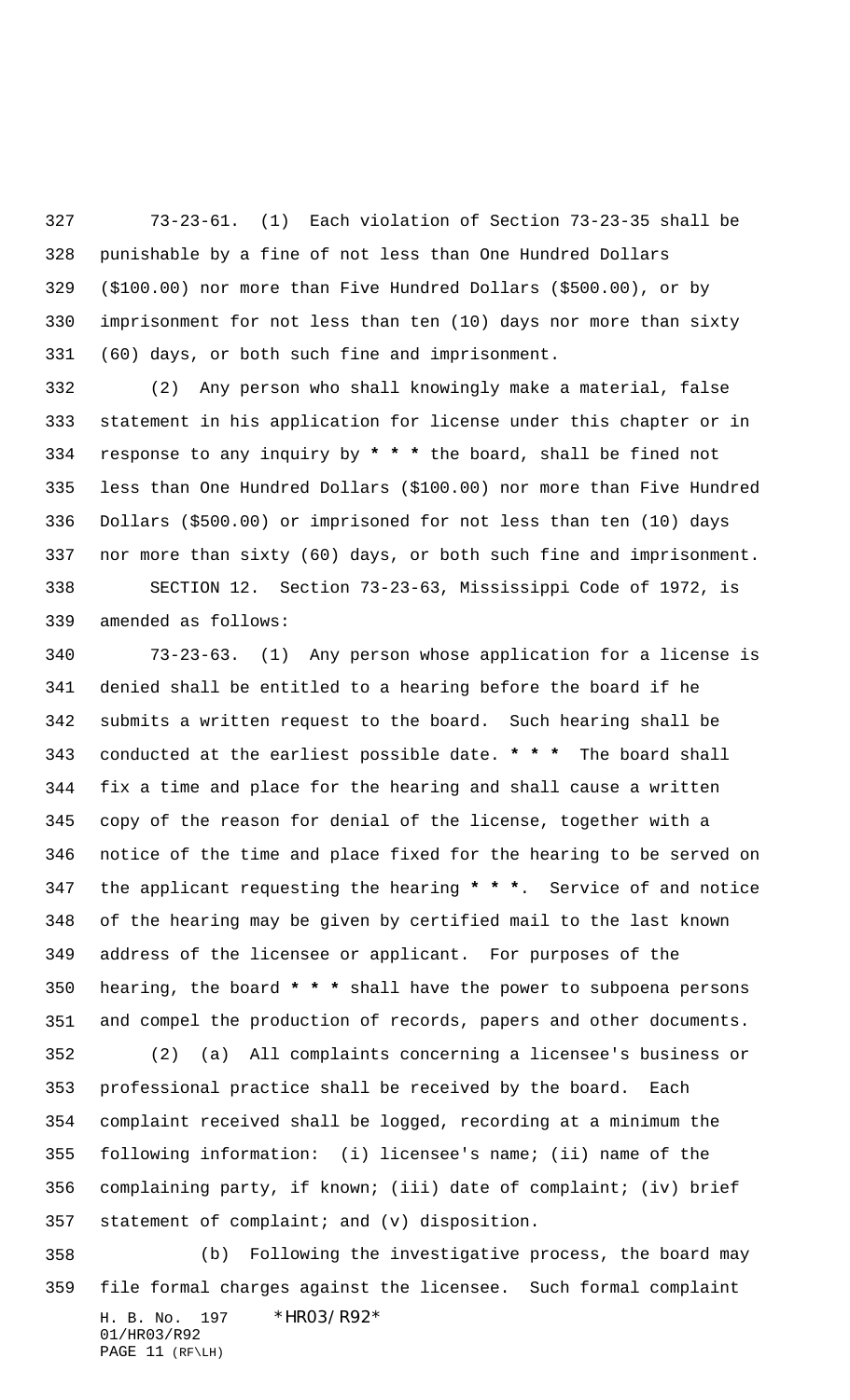shall, at a minimum, inform the licensee of the facts which are the basis of the charge and which are specific enough to enable the licensee to defend against the charges.

 (c) Each licensee whose conduct is the subject of a formal charge which seeks to impose disciplinary action against the licensee shall be served notice of the formal charge at least thirty (30) days before the date of the hearing, which hearing shall be presided over by the board or the board's designee. Service shall be considered to have been given if the notice was personally received by the licensee or if the notice was mailed certified, return receipt requested, to the licensee at the licensee's last known address as listed with the state agency.

 (d) The notice of the formal charge shall consist at a minimum of the following information:

 (i) The time, place and date of the hearing; (ii) That the licensee shall appear personally at 376 the hearing and may be represented by counsel;

 (iii) That the licensee shall have the right to produce witnesses and evidence in the licensee's behalf and shall have the right to cross-examine adverse witnesses and evidence; (iv) That the hearing could result in disciplinary

 action being taken against the licensee's license; (v) That rules for the conduct of these hearings

 exist and it may be in the licensee's best interest to obtain a copy;

 (vi) That the board or its designee shall preside at the hearing and following the conclusion of the hearing shall make findings of facts, conclusions of law and recommendations, separately stated, to the board as to what disciplinary action, if any, should be imposed on the licensee;

 (vii) The board or its designee shall hear evidence produced in support of the formal charges and contrary

H. B. No. 197 \* HRO3/R92\* 01/HR03/R92 PAGE 12 (RF\LH)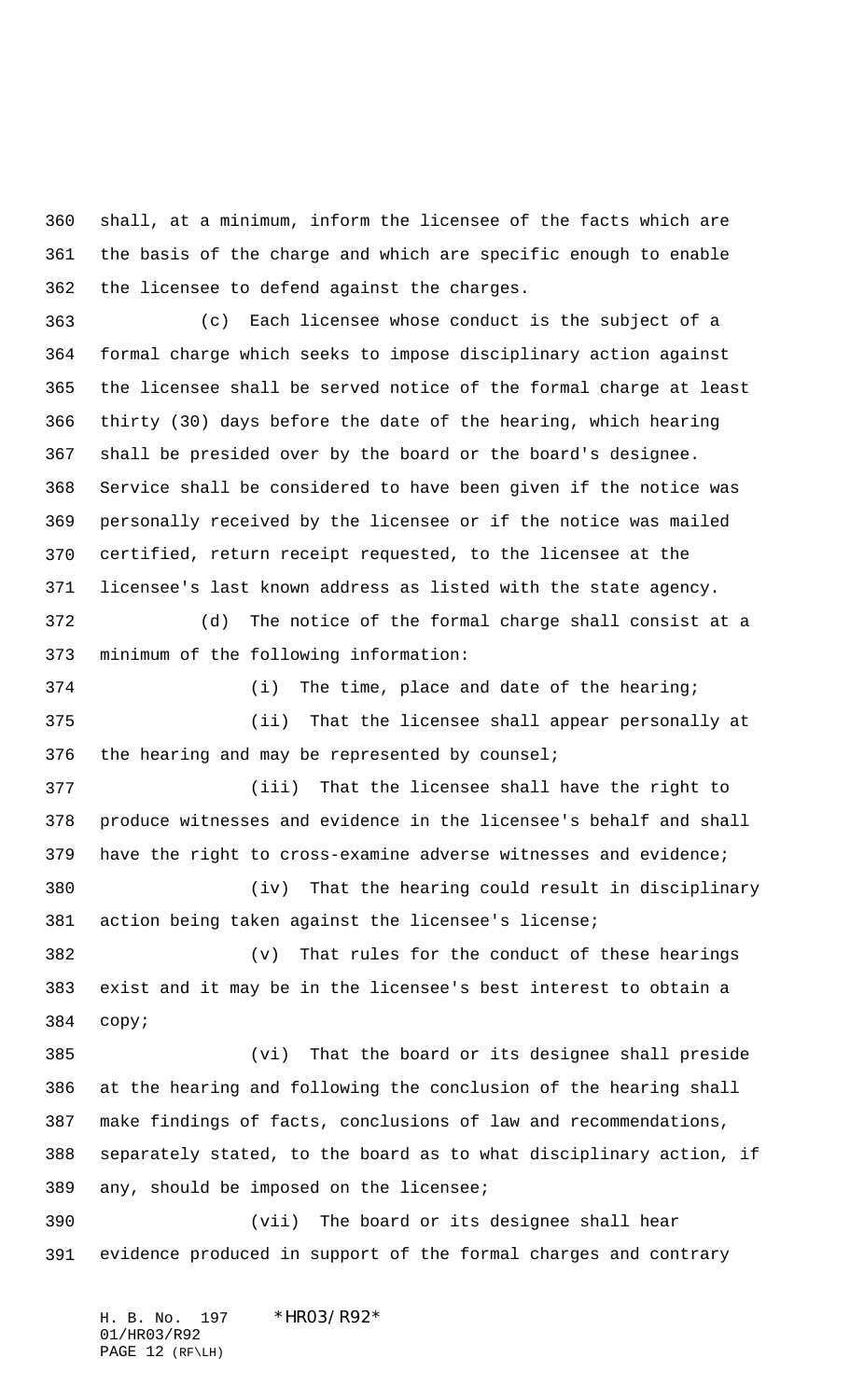evidence produced by the licensee. At the conclusion of the 393 hearing, the board shall issue an order; and

 (viii) All proceedings pursuant to this section are matters of public record and shall be preserved pursuant to state law.

 (3) In addition to other remedies provided by law or in equity, any applicant or licensee aggrieved by any action of the board may appeal the action of the board to the chancery court of the county of his residence, if he be a resident of this state, or the Chancery Court of the First Judicial District of Hinds County, Mississippi, if he be a nonresident of this state, and the court after a hearing may modify, affirm or reverse the judgment of the board or may remand the case to the board for further proceedings. An appeal shall be filed within thirty (30) days immediately following the mailing or delivery to the applicant or licensee of a copy of the order of judgment of the board, unless the court, for good cause shown, extends the time. Appeals may be had to the Supreme Court of the State of Mississippi as provided by law from any final judgment of the chancery court. If the board appeals from any judgment of the chancery court, no bond shall be required of it in order to perfect its appeal. Any appeal of a license suspension that is required by Section 93-11-157 or 93-11-163 shall be taken in accordance with the appeal procedure specified in Section 93-11-157 or 93-11-163, as the case may be, rather than the procedure specified in this section.

 SECTION 13. Section 73-23-64, Mississippi Code of 1972, is amended as follows:

 73-23-64. (1) The board may impose any of the following sanctions, singly or in combination, when it finds that a licensee is guilty of any such offense:

(a) Revocation of the license;

(b) Suspension of the license, for any period of time;

(c) Censure the licensee;

H. B. No. 197 \* HRO3/R92\* 01/HR03/R92 PAGE 13 (RF\LH)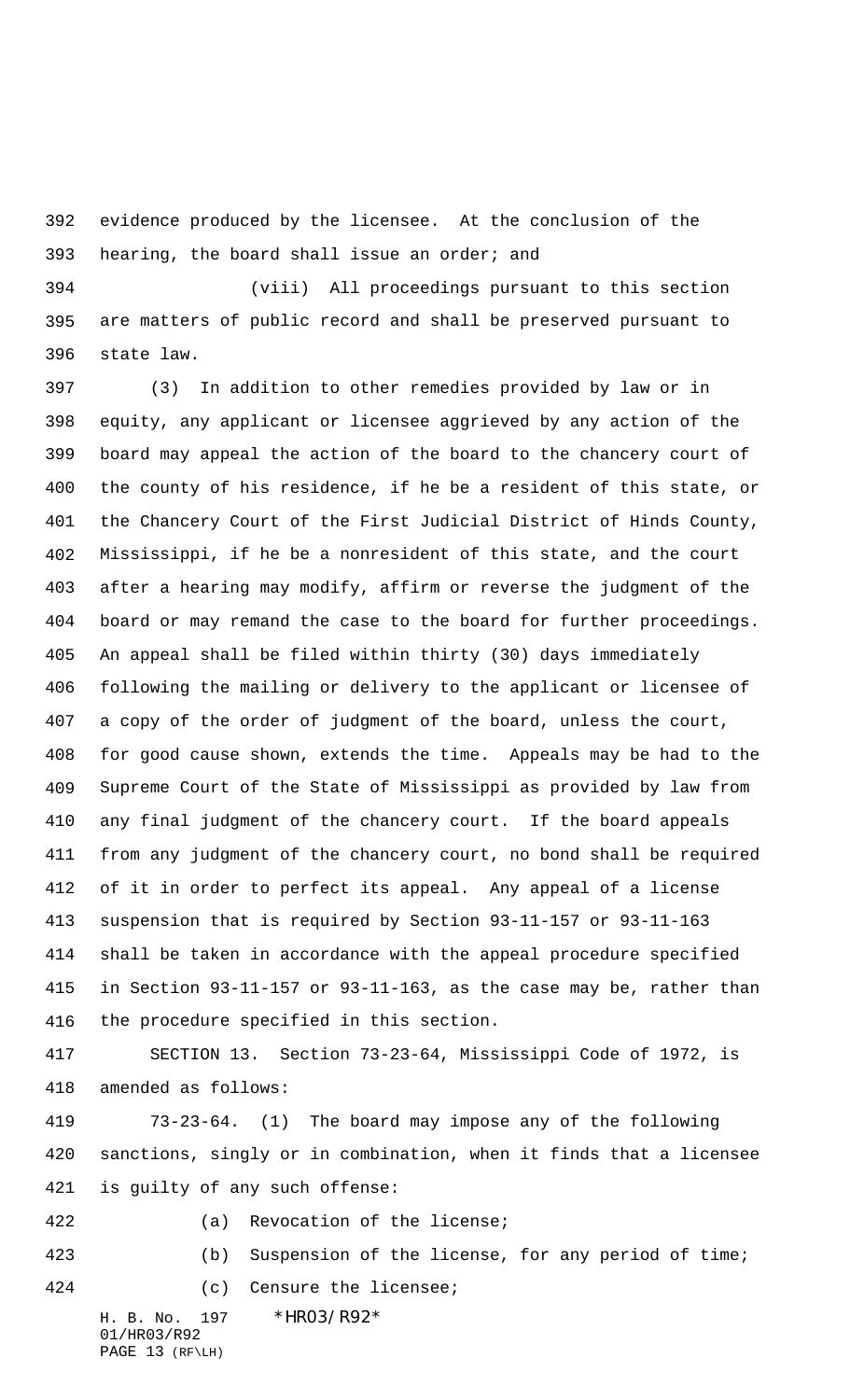(d) Impose a monetary penalty of not more than Two Hundred Dollars (\$200.00);

 (e) Place a licensee on probationary status and require the licensee to submit to any of the following: (i) report regularly to the board, or its designee, upon matters which are the basis of probation; (ii) continue to renew professional education until a satisfactory degree of skill has been attained in those areas which are the basis of probation; or (iii) such 433 other reasonable requirements or restrictions as are proper;

(f) Refuse to renew a license; or

 (g) Revoke probation which has been granted and impose any other disciplinary action in this subsection when the requirements of probation have not been fulfilled or have been violated.

 (2) The board may summarily suspend a license under this chapter without a hearing simultaneously with the filing of a formal complaint and notice for a hearing provided under this section if the board finds that the continued practice in the profession would constitute an immediate danger to the public. If the board suspends summarily a license under the provisions of this subsection, a hearing must begin within twenty (20) days after such suspension begins, unless continued at the request of the licensee.

 (3) Disposition of any formal complaint may be made by consent order or stipulation between the board and the licensee.

 (4) The board may reinstate any licensee to good standing under this chapter if, after hearing, the board is satisfied that the applicant's renewed practice is in the public interest. The procedure for the reimbursement of a license that is suspended for being out of compliance with an order for support, as defined in Section 93-11-153, shall be governed by Section 93-11-157 or 93-11-163, as the case may be.

 **\* \* \***

H. B. No. 197 \*HR03/R92\* 01/HR03/R92 PAGE 14 (RF\LH)